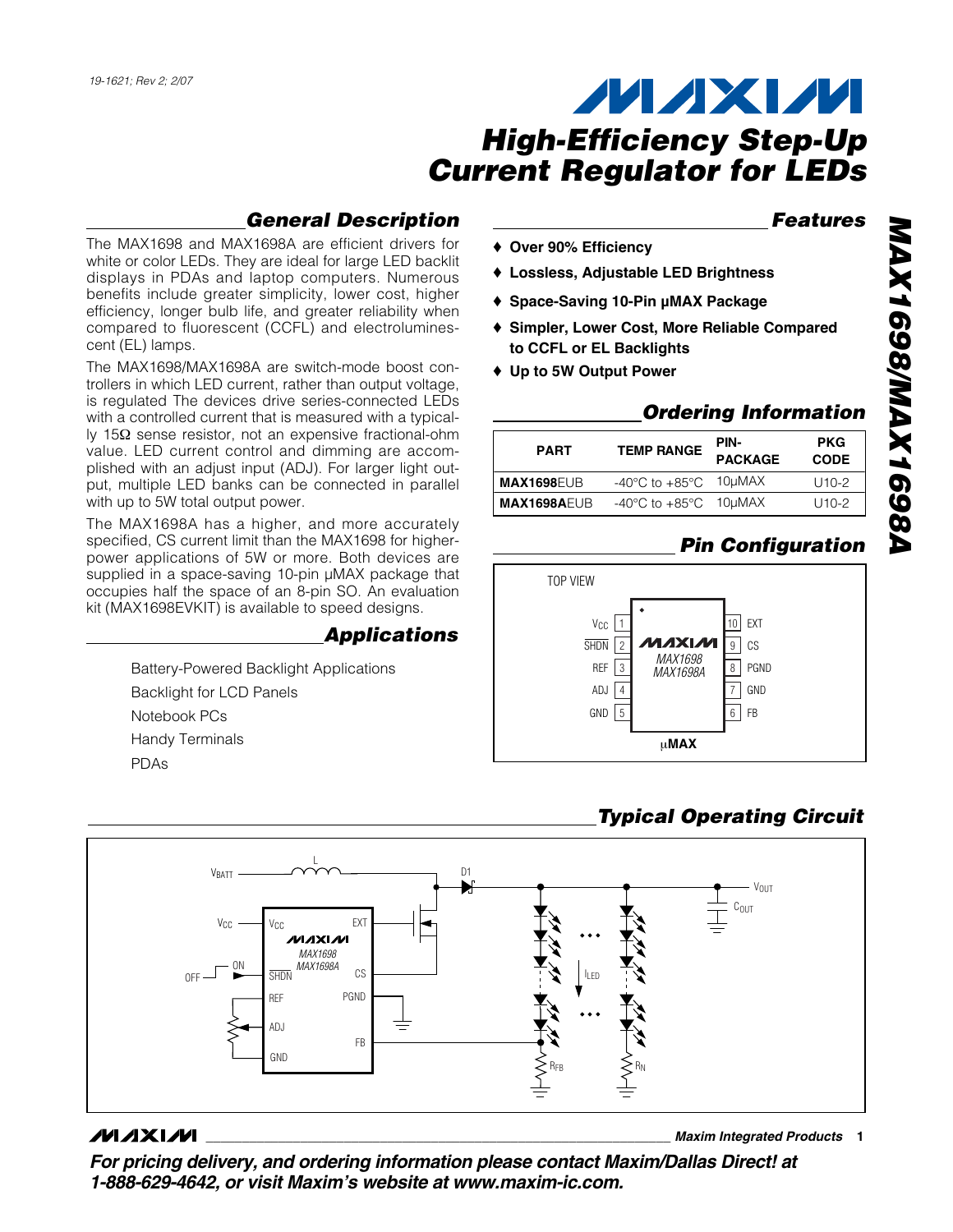### **ABSOLUTE MAXIMUM RATINGS**

| EXT, FB, CS, ADJ, REF to GND-0.3V to (V <sub>CC</sub> + 0.3V) |  |
|---------------------------------------------------------------|--|
|                                                               |  |
| Continuous Power Dissipation ( $T_A = +70^{\circ}C$ )         |  |

10-Pin µMAX (derate 5.6mW/°C above +70°C) ............444mW

| Operating Temperature Range 40°C to +85°C     |  |
|-----------------------------------------------|--|
|                                               |  |
| Storage Temperature Range -65°C to +150°C     |  |
| Lead Temperature Range (soldering, 10s)+300°C |  |

*Stresses beyond those listed under "Absolute Maximum Ratings" may cause permanent damage to the device. These are stress ratings only, and functional operation of the device at these or any other conditions beyond those indicated in the operational sections of the specifications is not implied. Exposure to absolute maximum rating conditions for extended periods may affect device reliability.*

## **ELECTRICAL CHARACTERISTICS**

(V<sub>CC</sub> = +3.3V,  $TA = 0°C$  to +85°C, unless otherwise noted. Typical values are at  $TA = +25°C$ .)

| <b>PARAMETER</b>                           | <b>SYMBOL</b>         | <b>CONDITIONS</b>                     |          | <b>MIN</b>     | <b>TYP</b> | <b>MAX</b>   | <b>UNITS</b> |
|--------------------------------------------|-----------------------|---------------------------------------|----------|----------------|------------|--------------|--------------|
| Supply Voltage                             | V <sub>CC</sub>       |                                       |          | 2.7            |            | 5.5          | $\vee$       |
| Quiescent Supply Current                   | <b>I</b> CC           | $VFB = 0.3V$                          |          |                | 260        | 500          | μA           |
| Undervoltage Lockout                       |                       | Rising edge                           |          | 2.25           | 2.4        | 2.55         | $\vee$       |
| Undervoltage Hysteresis                    |                       |                                       |          |                | 80         |              | mV           |
| FB Regulation Voltage                      | <b>V<sub>FB</sub></b> | $ADJ = REF$                           |          | 285            | 300        | 315          | mV           |
|                                            |                       | $V_{AD,I} = 100mV$                    |          | 18             | 24         | 30           |              |
| <b>CS Trip Current</b>                     |                       | $FB = GND$                            | MAX1698A | 2.0            | 2.4        | 2.8          | A            |
|                                            |                       |                                       | MAX1698  | 0.8            | 1.5        | 2.5          |              |
| CS Input Current                           | $\log$                |                                       |          |                |            | 0.8          | ARMS         |
| Minimum Off Time                           | toff(MIN)             | $FB = GND$ , $ADJ = REF$              |          | 0.8            | 1.0        | 1.2          | $\mu s$      |
| Maximum On Time                            | ton(MAX)              | $FB = GND$ , $ADJ = REF$ , $CS = GND$ |          | 10             | 15         | 20           | $\mu s$      |
| <b>ADJ Start Threshold</b>                 |                       |                                       |          |                | 50         | 70           | mV           |
| ADJ Input Range                            | VADJ                  |                                       |          | 0.03           |            | <b>REF</b>   | $\vee$       |
| FB Input Bias Current                      | <b>IFB</b>            | $V_{\text{FR}} = 300 \text{mV}$       |          | $-15$          |            | 15           | nA           |
| ADJ Input Bias Current                     | ladj                  | $ADJ = REF$                           |          | $-50$          |            | 50           | nA           |
| Shutdown Supply Current                    |                       | $\overline{\text{SHDN}} = \text{GND}$ |          |                | 0.01       | $\mathbf{1}$ | μA           |
| <b>REF Output Voltage</b>                  | VREF                  | $I_{\text{RFF}} = 0$                  |          | 1.20           | 1.25       | 1.30         | $\vee$       |
| <b>REF Load Regulation</b>                 | $\Delta V$ REF        | $I_{\text{RFF}} = 0$ to 150 $\mu$ A   |          |                | $-2$       | $-25$        | mV           |
| <b>REF Short-Circuit Current</b>           |                       | $REF = GND$                           |          |                | 0.45       | $\mathbf{1}$ | mA           |
| <b>REF Power-Supply Rejection</b><br>Ratio | <b>PSRR</b>           | $V_{\text{CC}} = 2.7V$ to 5.5V        |          |                | $+0.3$     | $+2$         | mV/V         |
| <b>EXT Driver Sink/Source Current</b>      |                       | $V_{CC}$ = 5V, EXT = 2V               |          |                | 0.2        |              | A            |
| <b>EXT Driver On-Resistance</b>            |                       | $V_{CC} = 5V$                         |          |                |            | 8            | Ω            |
| <b>SHDN</b> Input High Voltage             | V <sub>IH</sub>       | $V_{CC} = 2.7V$ to 5.5V               |          | $\overline{c}$ |            |              | $\vee$       |
| <b>SHDN</b> Input Low Voltage              | $V_{IL}$              | $V_{CC} = 2.7V$ to 5.5V               |          |                |            | 0.8          | $\vee$       |
| <b>SHDN</b> Input Bias Current             | <b>ISHDN</b>          | $V_{\text{CC}} = 2.7V$ to 5.5V        |          | $-1$           |            | 1            | μA           |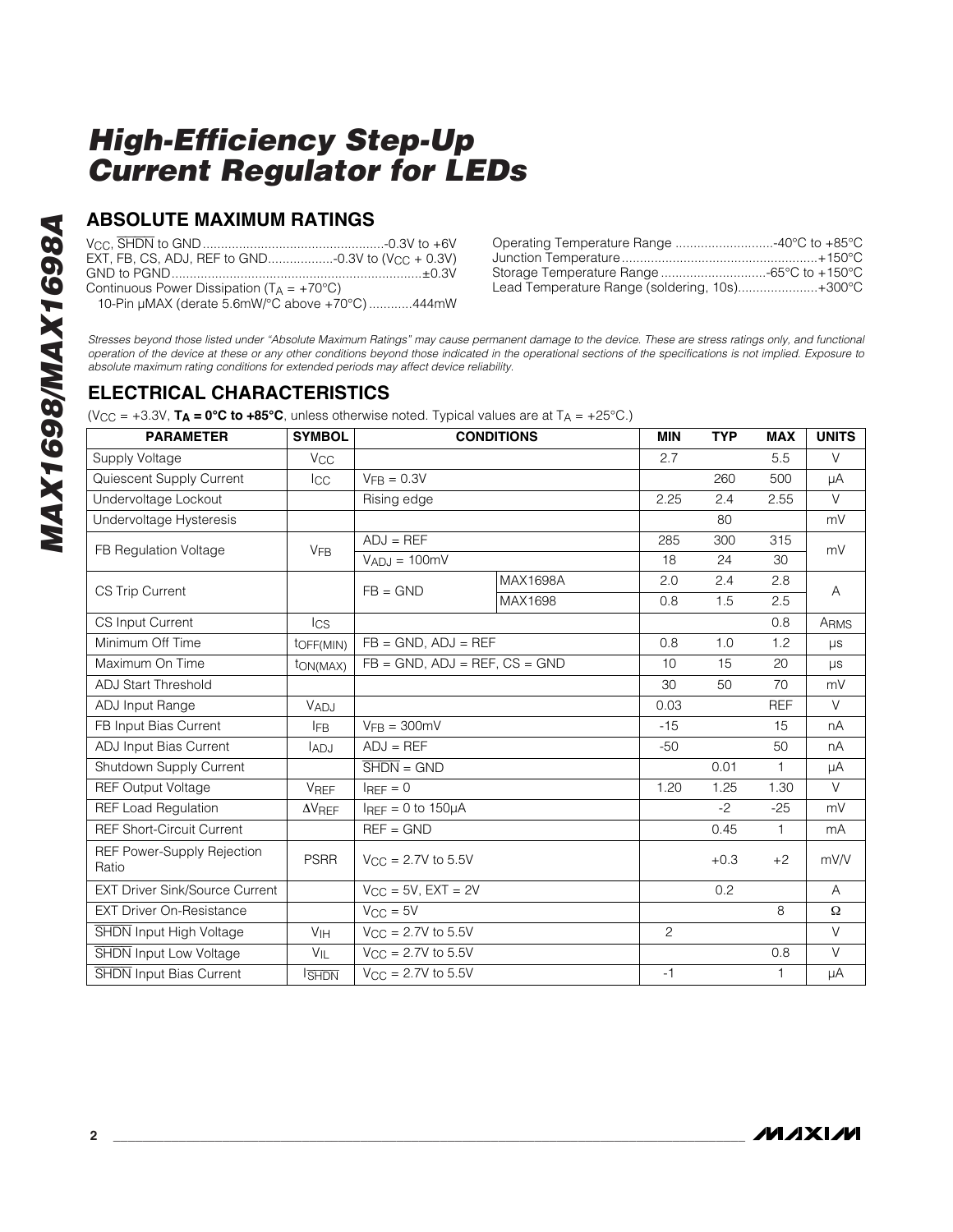## **ELECTRICAL CHARACTERISTICS**

 $(V_{CC} = +3.3V, T_A = -40^{\circ}C \text{ to } +85^{\circ}C$ , unless otherwise noted.) (Note 1)

| <b>PARAMETER</b>                    | <b>SYMBOL</b>         | <b>CONDITIONS</b>                     |                                       | <b>MIN</b> | <b>MAX</b>   | <b>UNITS</b> |
|-------------------------------------|-----------------------|---------------------------------------|---------------------------------------|------------|--------------|--------------|
| Supply Voltage                      | $V_{\rm CC}$          |                                       |                                       | 2.7        | 5.5          | $\vee$       |
| Quiescent Supply Current            | Icc                   | $VFB = 0.3V$                          |                                       |            | 500          | μA           |
| Undervoltage Lockout                |                       | Rising edge                           |                                       | 2.20       | 2.65         | $\vee$       |
| FB Regulation Voltage               | <b>V<sub>FB</sub></b> | $ADJ = REF$                           |                                       | 280        | 320          | mV           |
|                                     |                       | $V_{AD,I} = 100mV$                    |                                       | 13         | 35           |              |
| <b>CS Trip Current</b>              |                       | $FB = GND$                            | MAX1698A                              | 2.0        | 3.0          | A            |
|                                     |                       |                                       | MAX1698                               | 0.8        | 3.0          |              |
| Minimum Off Time                    | toFF(MIN)             |                                       | $FB = GND$ , $ADJ = REF$              |            | 1.4          | <b>US</b>    |
| Maximum On Time                     | t <sub>ON</sub> (MAX) |                                       | $FB = GND$ , $ADJ = REF$ , $CS = GND$ |            | 21           | $\mu s$      |
| <b>ADJ Start Threshold</b>          |                       |                                       |                                       | 25         | 75           | mV           |
| FB Input Bias Current               | <b>IFB</b>            | $VFB = 300mV$                         |                                       | $-20$      | 20           | nA           |
| ADJ Input Bias Current              | IADJ                  | $ADJ = REF$                           |                                       | $-50$      | 50           | nA           |
| Shutdown Supply Current             |                       | $\overline{\text{SHDN}} = \text{GND}$ |                                       |            | $\mathbf{1}$ | μA           |
| <b>REF Output Voltage</b>           | <b>VREF</b>           | $I_{\text{RFF}} = 0$                  |                                       | 1.17       | 1.33         | $\vee$       |
| <b>REF Load Regulation</b>          | $\Delta V_{REF}$      | $I_{REF} = 0$ to 150 $\mu$ A          |                                       |            | $-30$        | mV           |
| <b>REF Short-Circuit Current</b>    |                       | $REF = GND$                           |                                       |            | 1            | mA           |
| REF Power-Supply Rejection<br>Ratio | <b>PSRR</b>           | $V_{\rm CC}$ = 2.7V to 5.5V           |                                       |            | $+2$         | mV/V         |
| <b>EXT On-Resistance</b>            |                       | $V_{CC} = 5V$                         |                                       |            | 8            | Ω            |
| SHDN Input High Voltage             | V <sub>IH</sub>       | $V_{\rm CC}$ = 2.7V to 5.5V           |                                       | 2          |              | $\vee$       |
| <b>SHDN</b> Input Low Voltage       | $V_{IL}$              | $V_{CC} = 2.7V$ to 5.5V               |                                       |            | 0.8          | $\vee$       |
| <b>SHDN</b> Input Bias Current      | <b>ISHDN</b>          | $V_{CC} = 2.7V$ to 5.5V               |                                       | $-1$       | 1            | μA           |

**Note 1:** Specifications to -40°C are guaranteed by design, not production tested.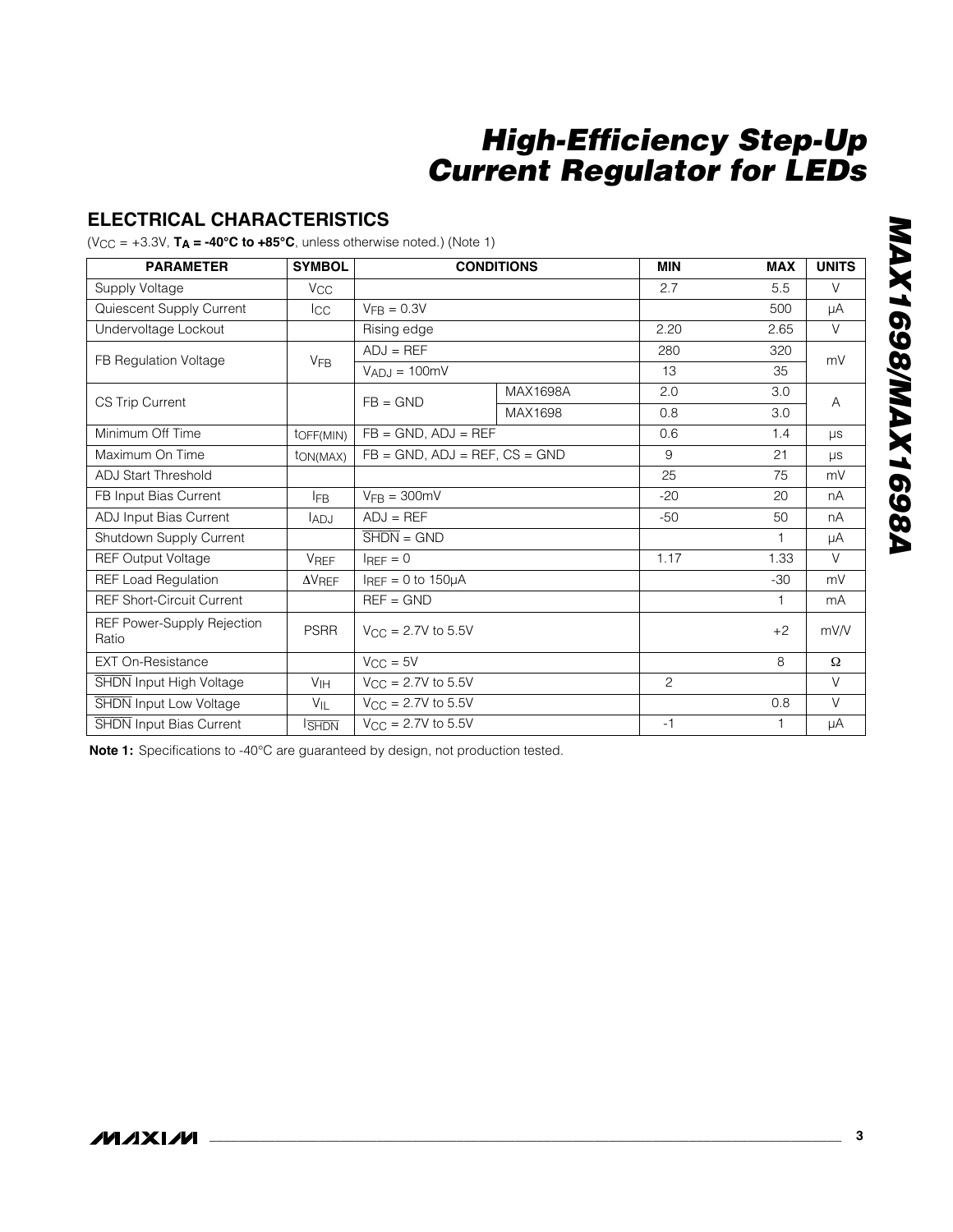## *Typical Operating Characteristics*

(Circuit of Figure 2,  $V_{CC} = V_{BAT} = 3.3V$ ,  $V_{ADJ} = V_{REF}$ ,  $T_A = +25^{\circ}C$ , unless otherwise noted.)



**MAXIM** 

**4 \_\_\_\_\_\_\_\_\_\_\_\_\_\_\_\_\_\_\_\_\_\_\_\_\_\_\_\_\_\_\_\_\_\_\_\_\_\_\_\_\_\_\_\_\_\_\_\_\_\_\_\_\_\_\_\_\_\_\_\_\_\_\_\_\_\_\_\_\_\_\_\_\_\_\_\_\_\_\_\_\_\_\_\_\_\_\_**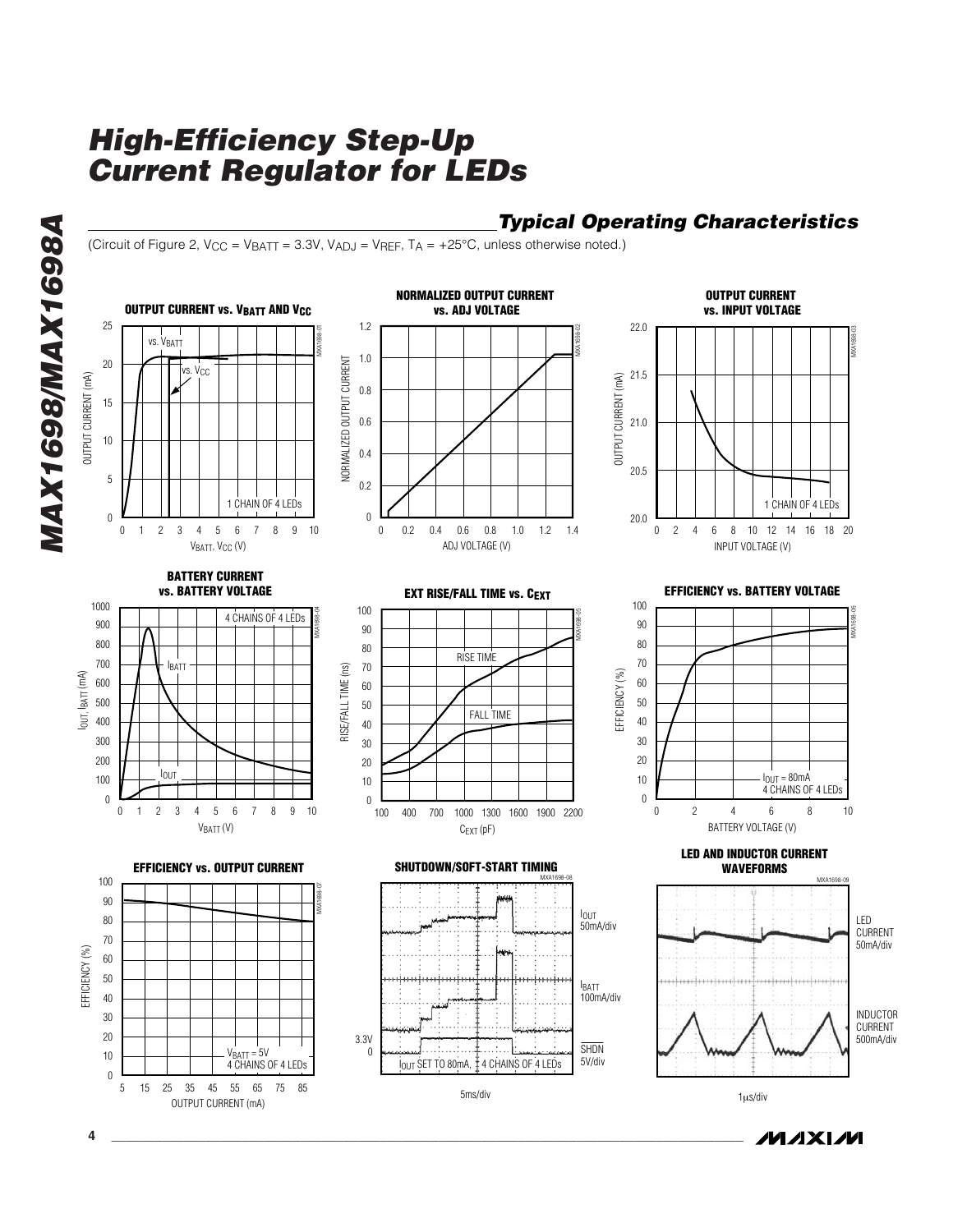## *Pin Description*

*MAX1698/MAX1698A*

MAX1698/MAX1698A

| <b>PIN</b>    | <b>NAME</b>     | <b>FUNCTION</b>                                                                                                                                                                                                                                                       |
|---------------|-----------------|-----------------------------------------------------------------------------------------------------------------------------------------------------------------------------------------------------------------------------------------------------------------------|
|               | V <sub>CC</sub> | IC Supply Voltage Input. Power for internal circuitry. Input range is 2.7V to 5.5V.                                                                                                                                                                                   |
| $\mathcal{P}$ | <b>SHDN</b>     | Active-Low Shutdown Input. In shutdown, the MOSFET turns off, but a current path still exists between the<br>input and output. The minimum forward voltage of the LED array must exceed the maximum V <sub>BATT</sub> to ensure<br>that the LEDs are off in shutdown. |
| 3             | <b>REF</b>      | 1.25V Reference Output. Capable of sourcing 150µA for external loads. This pin is internally compensated.<br>Do not connect any bypass capacitors at REF.                                                                                                             |
| 4             | <b>ADJ</b>      | Adjust Input. Allows dynamic adjustment of the output current. FB regulates to 300mV when ADJ = REF.                                                                                                                                                                  |
| 5, 7          | <b>GND</b>      | Ground                                                                                                                                                                                                                                                                |
| 6             | <b>FB</b>       | Feedback Input. Connect to the external LED current-sense feedback resistor.                                                                                                                                                                                          |
| 8             | <b>PGND</b>     | Power Ground                                                                                                                                                                                                                                                          |
| 9             | CS              | <b>FET Current-Sense Input</b>                                                                                                                                                                                                                                        |
| 10            | EXT             | Gate Driver Output                                                                                                                                                                                                                                                    |



*\_\_\_\_\_\_\_\_\_\_\_\_\_\_\_\_\_\_\_\_\_\_\_\_\_\_\_\_\_\_\_\_\_\_\_\_\_\_\_\_\_\_\_\_\_\_\_\_\_\_\_\_\_\_\_\_\_\_\_\_\_\_\_\_\_\_\_\_\_\_\_\_\_\_\_\_\_\_\_\_\_\_\_\_\_\_\_* **5**

*Figure 1. Functional Diagram*

**MAXIM**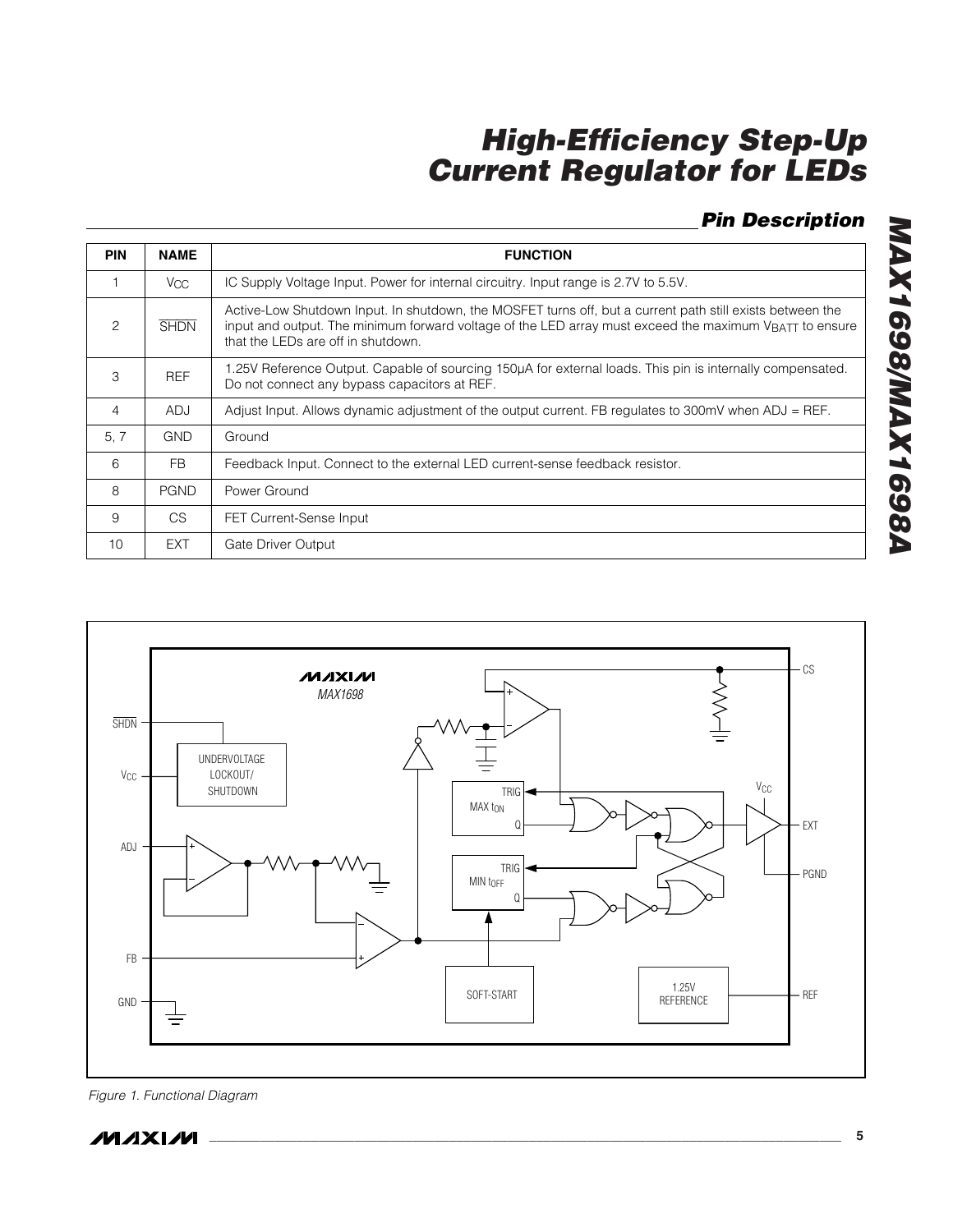

*Figure 2. Typical Operating Circuit*

## *Detailed Description*

The MAX1698/MAX1698As' high efficiency and small size make them ideally suited to drive LEDs. They operate as a boost DC-DC converter that controls output current rather than voltage. Losses are minimized by a low, 300mV current-sense threshold. In the standard configuration, a feedback resistor, R<sub>FB</sub>, sets the current through the primary chain of LEDs. Additional chains of matching LEDs can be added with an equivalent resistor. In matched LED arrays, the secondary chain currents closely track the primary chain. An optional zener diode, D2, prevents overvoltage in the event that one of the LEDs in the primary chain becomes an open circuit. The LED brightness can be adjusted dynamically by a voltage input at ADJ.

#### *Shutdown*

In shutdown, the supply current is reduced below 1µA. EXT goes low in shutdown, shutting off the external Nchannel FET. This leaves a current path between the input and the LEDs through the boost inductor and catch diode. The minimum forward voltage of the LED array must exceed the maximum VBATT to ensure that the LEDs remain off in shutdown. Typical shutdown timing characteristics are shown in the *Typical Operating Characteristics.*

#### *Soft-Start*

The MAX1698/MAX1698A include a soft-start function that eliminates input current surges at turn-on. They do this by extending the external FET driver (EXT) minimum off-time during start-up. During the first 512 switching cycles, the minimum off-time is 5µs. It is then allowed to drop to 2µs for the next 1500 switching cycles. After that time, the minimum off-time falls to the 1µs value used during normal operation. (See Shutdown/Soft-Start Timing in the *Typical Operating Characteristics* section.)

#### *Design Procedure*

#### *Setting the Maximum LED Current*

Resistor RFB sets the maximum current in the primary chain of LEDs:

$$
R_{FB} = \frac{300 \text{mV}}{I_{LEDMAX}}
$$

where ILEDMAX is the maximum LED current.

#### *Adjusting LED Current*

RFB sets the maximum LED current. This current can be reduced proportional to the voltage at the ADJ pin (see Normalized Output Current vs. ADJ Voltage in the *Typical Operating Characteristics* section). Figure 3

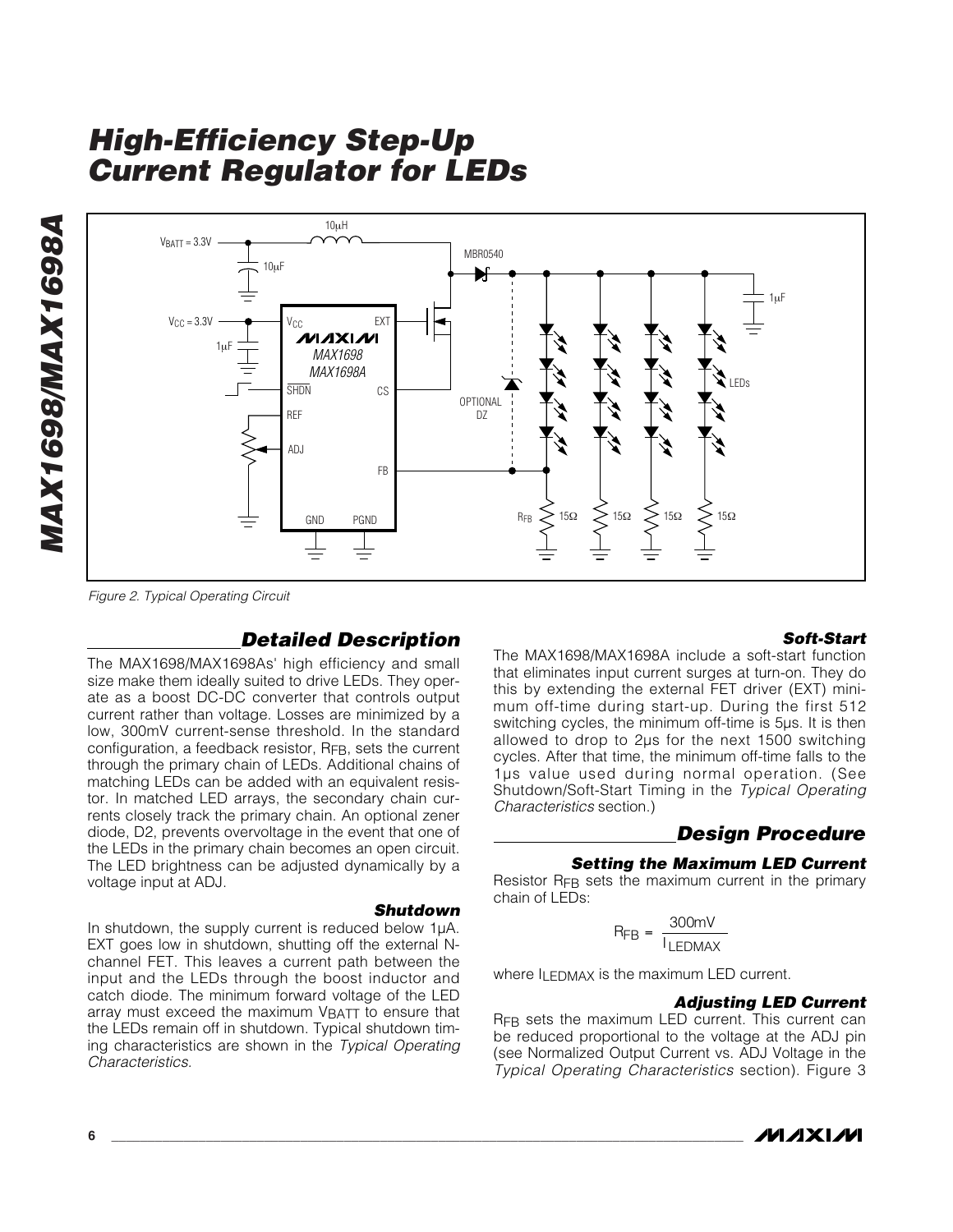

*Figure 3. Adjusting LED Current*

shows the standard method of setting the ADJ voltage. Use the following equation to determine  $I_{\text{LED}}$ :

$$
I_{LED} = \frac{V_{ADJ}}{4.16 \cdot R_{FB}}
$$

where V<sub>ADJ</sub> is the voltage at ADJ. Note that ADJ voltages below 50mV turn the LEDs off.

#### *Inductor Selection*

Choose an inductor with low DC resistance (in the neighborhood of 100mΩ) to minimize losses. A typical inductance value for L is 10µH; however, values from 3.3µH to 100µH can also be used. Higher inductor values reduce the MAX1698's switching frequency. The typical operating frequency is given by:

$$
f = \frac{0.67 \cdot V_{BATT}}{L}
$$

The MAX1698/MAX1698A limit peak inductor current to 1.5A, but also contains a control loop that reduces inductor current as a function of output power. For a given output power, the required inductor peak current rating is approximately set by:

$$
I_{L(PEAK)} = 1.0 \cdot P_{OUT}
$$

where  $P_{\text{OUT}}$  is the output power to all LED banks in watts and IL(PEAK) is in amperes.

#### *Capacitor Selection*

The exact value of output capacitance is not critical. Typical values for the output capacitor are 0.1µF to 10µF. Larger values help reduce output ripple at the expense of size and higher cost.

The requirements of the input capacitor depend on the type of the input voltage source. However, in many applications, the same capacitor type and value are used for both the input and output capacitors.

#### *Transistor Selection*

The MAX1698/MAX1698A drive an external N-channel MOSFET. Since the gate drive voltage is derived from V<sub>CC</sub>, best performance is achieved with low-threshold NFETs that specify on-resistance with gate-source voltages (V<sub>GS</sub>) at the voltage supplied at V<sub>CC</sub> or less. For best results, minimize the FET's RDS(ON). The external NFET's maximum drain-to-source voltage (V<sub>DS(MAX)</sub>) must exceed the output voltage.

#### *Catch Diode (D1) Selection*

The MAX1698/MAX1698As' high-switching frequency demands a high-speed rectifier. Schottky diodes are recommended for most applications, due to their fast recovery time and low forward-voltage drop. Ensure that the diode's average and peak current ratings exceed the average output current and peak inductor current, respectively. In addition, the diode's reverse breakdown voltage must exceed  $V_{\text{OUT}}$ . For output voltages exceeding 40V, high-speed silicon rectifiers may be required for their higher breakdown voltages.

#### *Zener Diode*

For applications requiring open-circuit protection if one of the LEDs in the primary chain opens, add a zener diode as shown in Figure 2. The zener diode protects the MOSFET and output capacitor if the current feedback signal is lost. The zener voltage should exceed the maximum forward voltage of the LED network by at least 2V.

#### *Applications Information*

#### *PCB Layout*

Due to fast switching waveforms and high-current paths, careful PCB layout is required. Protoboards and wire-wrap boards should not be used for evaluation. An EV kit (MAX1698EVKIT) is available to aid most designs.

When laying out a board, minimize trace lengths to CS, the inductor, diode, input capacitor, and output capacitor. Keep traces short, direct, and wide. Keep noisy traces, such as the inductor's traces, away from FB. V<sub>CC</sub>'s bypass capacitor should be placed as close to the IC as possible.

Refer to the MAX1698 EV kit for an example of proper layout.



TRANSISTOR COUNT: 2180